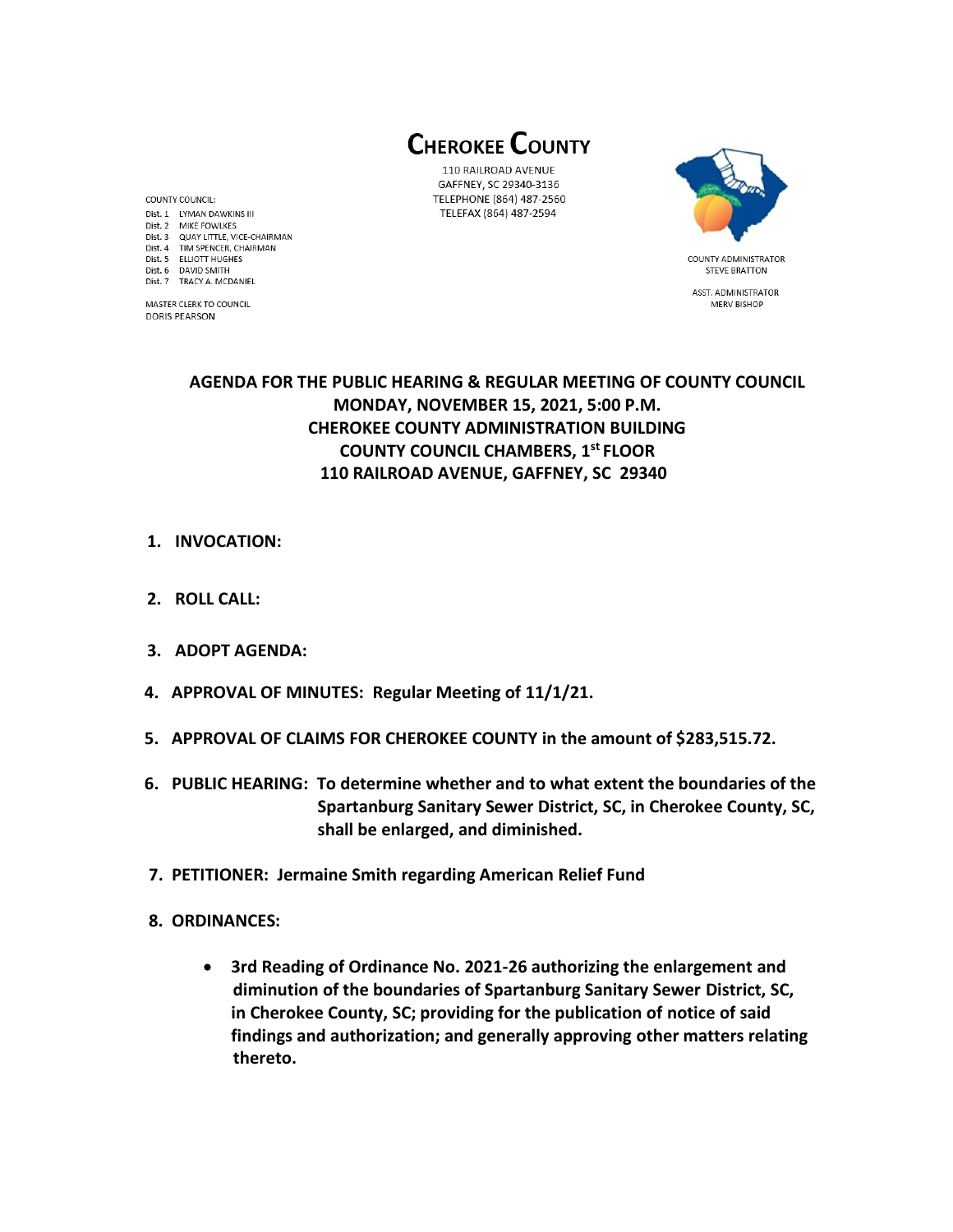## **08. ORDINANCES CONTINUED:**

- **2nd Reading of Ordinance No. 2021-27 authorizing an Amendment to that Certain Agreement for Development of a Joint County Industrial & Business Park (Cherokee County/Spartanburg County (Kerns Trucking Park) dated as of July 19, 2021, by and between Cherokee County, SC (The "County") and Spartanburg County, SC, ("Spartanburg County"), such park being geographically located in Cherokee County; and other matters related thereto.**
- **1 st Reading of Ordinance No. 2021-28 to amend Chapter 17, Article II of the Cherokee County Code of Ordinances – Uniform Road Naming and Property Numbering System.**
- **1 st Reading of Ordinance No. 2021-29 authorizing, pursuant to Title 4, Chapter 12, SC Code of Laws, 1976, as amended, the reconveyance of assets by Cherokee County to Freightliner Custom Chassis Corporation pursuant to that certain Lease Purchase Agreement between Cherokee County and Freightliner Customer Chassis Corporation; and matters relating thereto.**

## **09. PUBLIC WORKS COMMITTEE CHAIR TRACY MCDANIEL: Public Works Work Order Software**

**10. ACTION ITEM/DISCUSSION: Contract Authorizing for the Broadband Project**

# **11. ATTORNEY JOE MATHIS:**

- **12. ADMINISTRATOR STEVE BRATTON: Ace Hardware Renovation**
- **13. ASSISTANT ADMINISTRATOR MERV BISHOP: Lock-Box update.**
- **14: EXECUTIVE SESSION FOR TWO MATTERS PURSUANT TO SECTION 30-4-70(A)(2):**
	- **Discussion of negotiations incident to proposed contractual arrangements and proposed sale or purchase of property.**
	- **Receipt of legal advice where the legal advice relates to a pending, threatened, or potential claim or other matters covered by the attorney-client privilege, settlement of legal claim, or the position of the public agency in other adversary situations involving the assertion against the agency of a claim.**